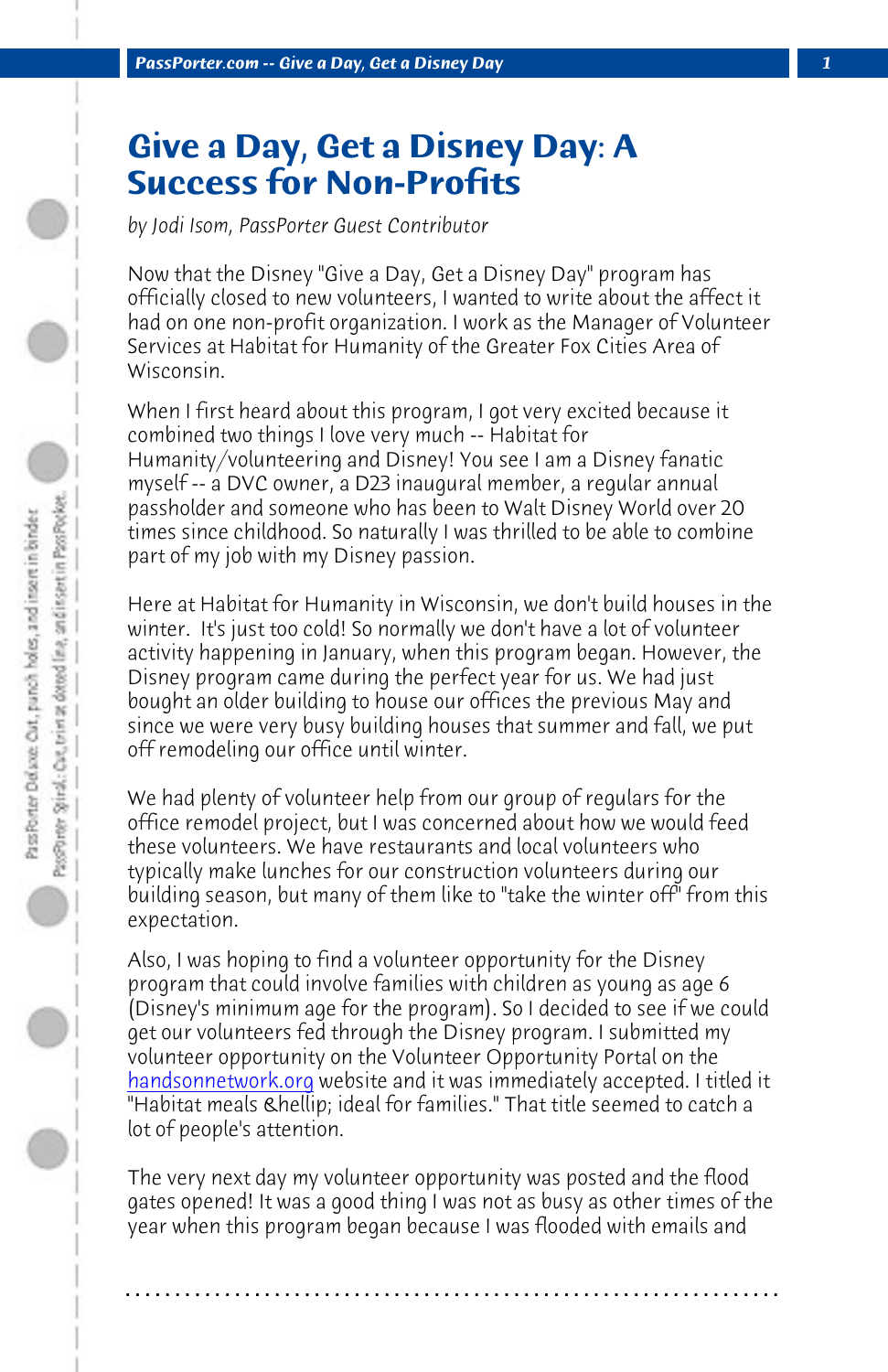calls from families wanting to sign up. Each week I was receiving approximately 20-30 contacts about this program. It was very popular!

It was fun connecting with new volunteers and getting them plugged in to helping Habitat for Humanity in this way. Basically I asked each family to commit to providing one meal for our office remodel volunteers. They had to work as a family to plan the meal, shop for the items, cook and bake to prepare the meal and then deliver it to our Habitat office and serve it to our construction volunteers. I also offered a few other opportunities for adults, like warehouse work. A co-worker of mine at our Habitat ReStore (a retail store associated with Habitat for Humanity) also joined in on this program and she was able to offer meal needs too as well as many other needs at the store, like cashiers, warehouse work and generally helping to keep the ReStore running.

In addition to numerous families who volunteered with us, I had two sports teams that signed up to help us out. One was a softball team from a local university that spent a day doing a special project at our Habitat ReStore. The other was a volleyball team whose members are going to Disney in June for a competition. They split up their large group and helped do two things for us. They fed a group dinner for a training session we were providing to our newly found Speaker's Bureau volunteers. They also fed and ran the children's area for us with approximately 40 kids in attendance at our annual recognition event for our other volunteers.

We even had a partnership with the cast of "Little House on the Prairie: the Musical" that is currently touring the country and also partnering with Habitat for Humanity affiliates in the cities where their musical is being performed. So one lucky local family who volunteered with us through the Disney program even got to serve breakfast to this cast, including Melissa Gilbert!

One of our new volunteers, Elisa Tremblay, her husband, and three of her five children provided lunch to our Habitat ReStore and found themselves featured in the newspaper! They plan to go to Disney this summer for the Star Wars weekends at Disney's Hollywood Studios. Elisa said, "We thought it'd be a great way to get a ticket to Disney for the day. We have five kids, so any help getting into Disney is wonderful." She went on to say, "The kids have helped with Habitat for Humanity through their school and my husband helped out here before too, so we just thought it'd be a great place to come since we were already familiar with this cause." Louie Thein, a volunteer at the Habitat ReStore the day the Tremblay family donated lunch, said "We deeply appreciate it. It's a nice thing they're doing." Food is always a great way to show appreciation to people, especially volunteers!

**. . . . . . . . . . . . . . . . . . . . . . . . . . . . . . . . . . . . . . . . . . . . . . . . . . . . . . . . . . . . . . . . . .**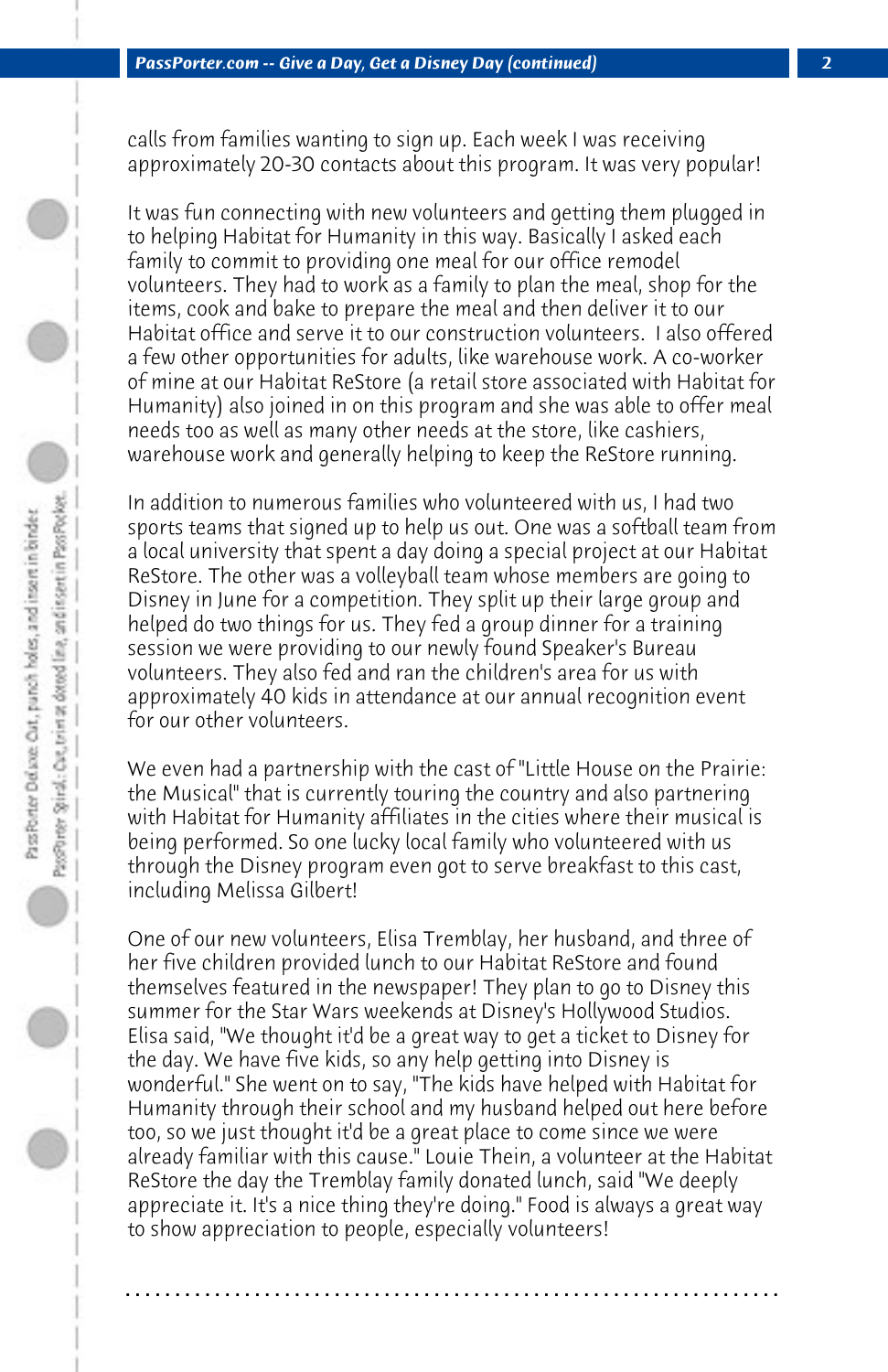*PassPorter.com -- Give a Day, Get a Disney Day (continued) 3*

Overall, we were able to utilize the help of 228 volunteers providing meals at our office remodel and another 174 at our Habitat ReStore. So that is over 400 new volunteers who have been exposed to volunteering with Habitat for Humanity just here in our community!

We do have plans to stay connected with these new volunteers. Both Habitat ReStore staff and I have kept track of the Disney volunteers and plan to invite them occasionally to help out with meals or other special events again. In fact, our largest annual fundraiser is just around the corner, a spring walk where we try to raise over \$20,000. I plan to invite the families who volunteered for the Disney "Give a Day, Get a Disney Day" program to walk with us. Again, it's a perfect family volunteer opportunity!

It is our hope at this local non-profit that the result of this wonderful Disney program will be new volunteers who want to stay involved and help us provide home-ownership opportunities for families in need of a simple, decent, affordable home.

I also want to thank everyone who is reading this and volunteers already [in their community. It people like you who make your comm](http://www.passporter.com/articles/give-a-day-get-a-day-non-profits.php)unity a better place by giving of your time, talents and treasures!

If you didn't have a chance to volunteer through the Disney program, please consider giving of your time and abilities to help out a local non-profit in need. YOU can make a world of difference!

*About The Author: Jodi Isom has served as the Manager of Volunteer Services at Habitat for Humanity, Greater Fox Cities Area (WI) for nine years. She is also an avid Disney fan! She lives in Appleton, WI with her husband David and two daughters, ages 17 & 14. Their next Disney trip is planned for June 2010.*

*Article last updated: 04/01/2010*

*View the latest version online at: http://www.passporter.com/articles/give-a-day-get-a-day-non-profits.html*

*Copyright by Jodi Isom. All rights reserved under International and Pan-American Copyright Conventions. No part of this publication may be stored in a retrieval system or transmitted in any form by any means electronic, mechanical, photocopying, recording, scanning, or otherwise, except as permitted under sections 107 or 108 of the 1976 United States Copyright Act. Resale of this guide is strictly prohibited without the copyright holder's permission. If you purchased this publication from someone other than PassPorter Travel Press, please call 877-929-3273.*

**. . . . . . . . . . . . . . . . . . . . . . . . . . . . . . . . . . . . . . . . . . . . . . . . . . . . . . . . . . . . . . . . . .**